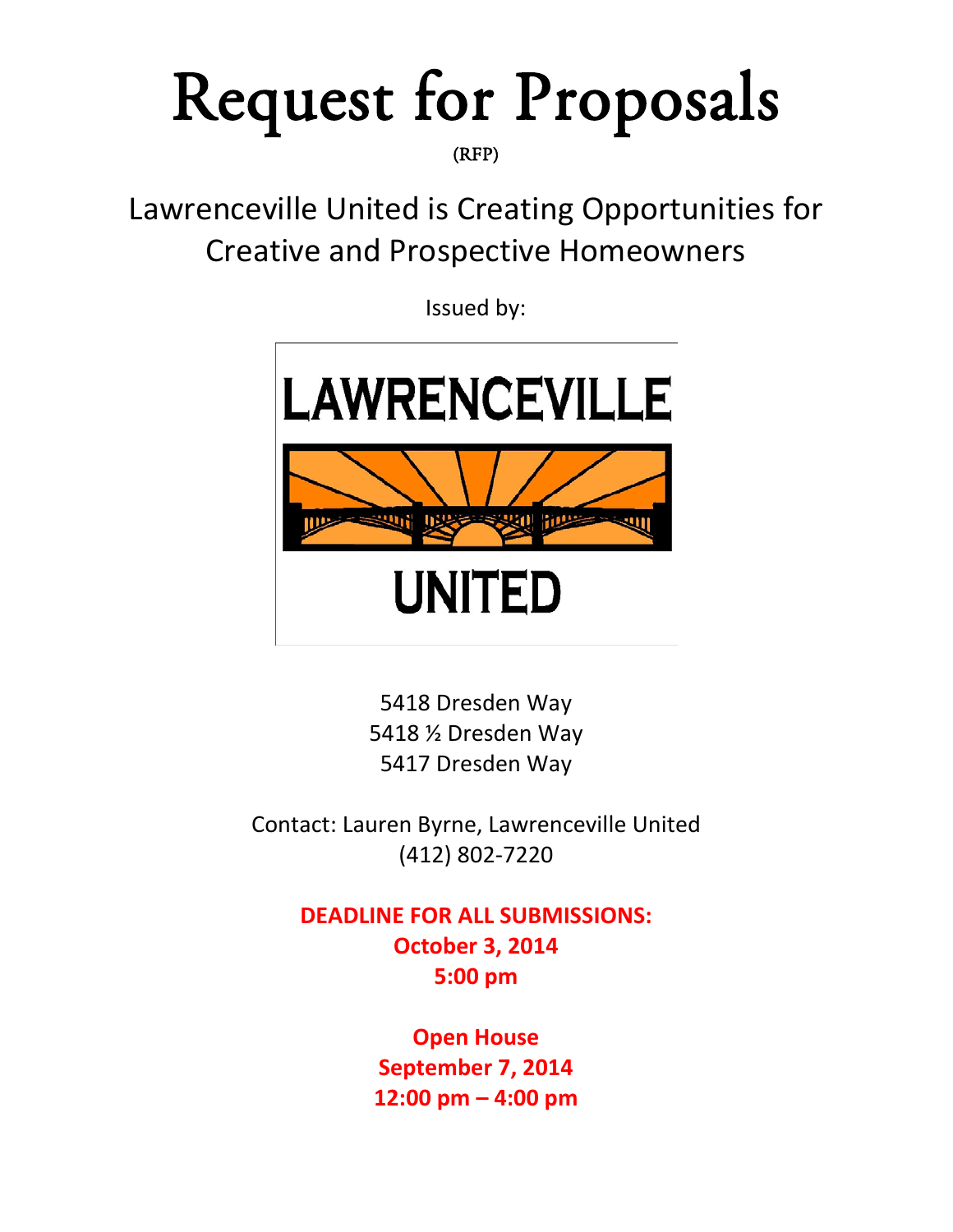## **I. INTRODUCTION**

 $\overline{\phantom{a}}$ 

Lawrenceville United  $(LU)^1$  $(LU)^1$  works to improve the overall quality of life for Lawrenceville residents and stakeholders. LU has worked over the past thirteen years to eliminate blight throughout Lower, Central, and Upper Lawrenceville by targeting nuisance and problem properties and prioritizing the demolitions, acquisition and redevelopment of such properties.

As part of this process, we have acquired and maintained properties throughout the neighborhood to ensure that they experience a higher, more effective and positive use in the future for the residents of Lawrenceville. LU acquired many of these properties by working with the Lawrenceville Corporation, City of Pittsburgh, Pittsburgh Community Reinvestment Group's Vacant Property Working Group, the Elm Street Program, and working with various other public and private agencies and partners.

As part of our Vacant Lot Reuse Program that launched in 2010, we identified parcels and properties that could be transformed into side yards and backyards for adjacent and responsible property owners, community gardens, and adjacent green space for commercial buildings. Twelve parcels have been sold to responsible owners as side yards, and others have been creatively repurposed to become community gardens and green space or are in the queue to be redeveloped as part of the implementation of the Upper Lawrenceville Plan.

In 2012, we developed our Vacant House Reuse Program, and through the process have since sold two of our homes to first-time homebuyers who are currently renovating houses in Upper Lawrenceville to live in. As part of our current program, three properties/ parcels have been designated to become a potential home-ownership project for current and potential Lawrenceville residents. We are inviting responsible and interested people looking to own a home and live in Lawrenceville to consider submitting a proposal to purchase three separate parcels currently owned by LU, including two houses and a nearby garage. The individual can propose to combine parcels as one owner-occupied unit, or can propose to own and live in one, while renting the other out after renovation. Information about the parcels and proposal selection criteria is included within the RFP. We are hoping that the potential owner and residents will help Lawrenceville United continue to revitalize the community through creative reuse of vacant property.

Upon review of submitted materials, the LU Housing Committee will rate and select proposals that best fit the goal of the project based on the selection review criteria detailed later in the proposal and recommend sale of each parcel to the selected proposed buyer to the LU Board of Directors who will authorize final approval for sale.

**Lawrenceville United will hold an open house for individuals to see the properties on September 7th from 12 pm – 4 pm. Please check [www.lunited.org](http://www.lunited.org/) for information on these events, email [lauren@Lunited.org,](mailto:lauren@Lunited.org) or call 412-802-7220.** 

1

<span id="page-1-0"></span> $1$  Lawrenceville United (LU) where referenced in this document refers to all LU staff, board members, and housing committee members.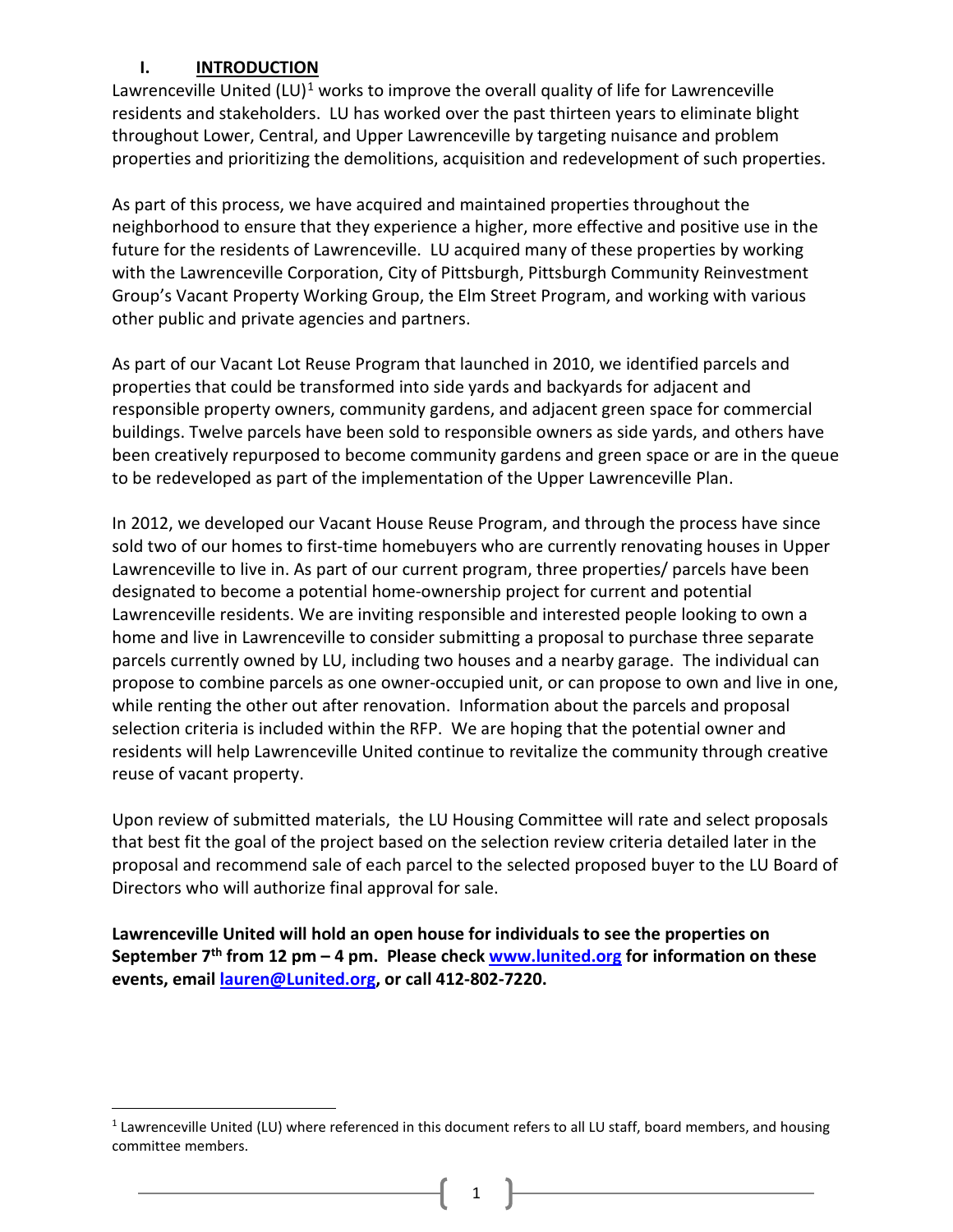#### **II. SCOPE OF PROJECT**

**1. Starting Bid for Three Parcels:** \$15,000 (parcels will not be sold separately, all three will be sold as a package at a minimum bid of \$15,000 to the selected proposed owner)

#### **2. Parcel Descriptions:**

**Street Address:** 5418 Dresden Way **Lot/ Block #:** 119-S-72-A **Number of Parcels:** 1 **Existing Building:** YES **Zoning:** R1A-VH (Single unit attached residential very high density) **Preferred Use:** Renovation for single family owner-occupancy **Building information:**  Total Rooms: 5 Basement: Full Basement Style: ROW INTERIOR Stories: 2 Year Built: 1900 Exterior Finish: Brick Roof Type: Roll **Lot Area:** 650 SqFt **Living Area:** 896 SqFt

**Street Address:** 5418 ½ Dresden Way **Lot/ Block #:** 119-S-72-C **Number of Parcels:** 1 **Existing Building:** YES **Zoning:** R1A-VH (Single unit attached residential very high density) **Preferred Use:** Renovation for single family owner-occupancy **Building information:**  Total Rooms: 5 Basement: Part Style: ROW END Year Built: 1900 Half Baths: 0 Exterior Finish: Brick Roof Type: Roll **Lot Area:** 650 SqFt **Living Area:** 896 SqF

**Street Address:** 5417 Dresden Way **Lot/ Block #:** 119-S-98-A **Number of parcels:** 1 **Existing Building:** Yes (Garage and vacant lot) **Zoning:** R1A-VH (Single unit attached residential very high density) Preferred Use: Renovation for single family owner-occupancy **Lot Area:** 1,560 SqFt



5418 1/2 and 5418 Dresden Way 5417 Dresden Way



2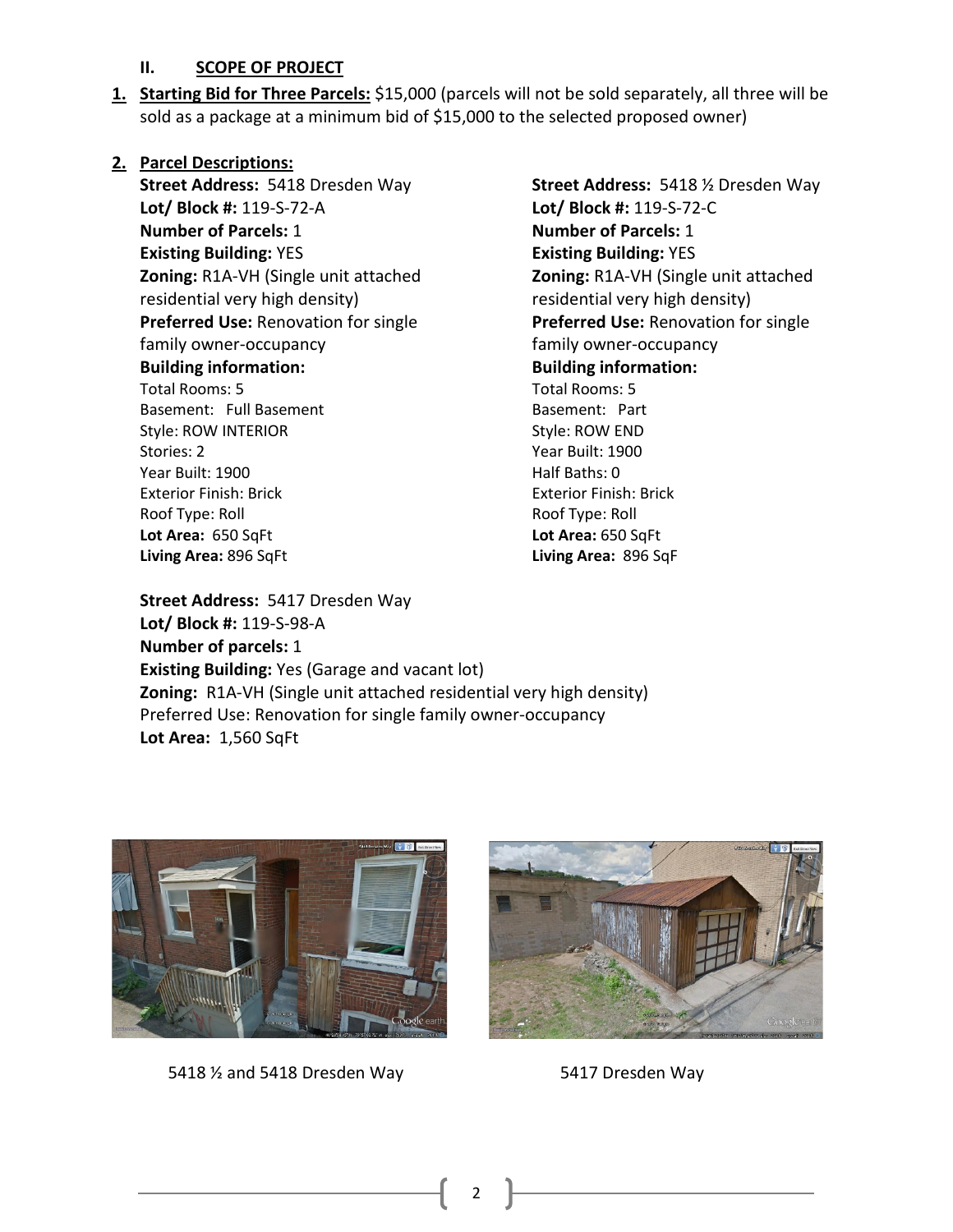

### **III. Overview of Request for Proposals and Bid Process**

- 1. Submitting a Proposal and Bid
	- a. Each interested buyer will submit a formal proposal, addressing all listed criteria detailed in the *Selection Criteria* section, for the property of interest. Each applicant must provide proof of the requirements and qualifications listed in the *Submitting a Proposal* section – a checklist of materials has also been included as part of the RFP.
	- b. Each interested buyer must include a statement of bid for the property. Bids must be greater than or equal to the starting bid of \$15,000.00 for the three parcels in total. Parcels will not be sold separately.
	- c. All proposals and bids must include \$2,000.00 hand-money in the form of a check made out to *Lawrenceville United*. The deposit must accompany the proposal and bid and must also be at Lawrenceville United **by 5pm, October 3, 2014** as indicated by the submission deadline detailed in the proposal.
	- d. Any proposals still missing any information by **5pm, October 3, 2014** will be considered incomplete and will not be eligible for the program.
	- e. The proposed buyer must commit to owning and occupying the three parcels for at least 3 years. The LU Housing Committee will consider proposals from individuals who may want to own all three structures, and occupy one house and garage, while renting out the other house as an investment property. The owner must still own all parcels for at least three years and live in at least one for those three years. Additionally, the garage must be used by the owner occupant.
- 2. Selection Committee Review
	- a. Each proposal will undergo review by Lawrenceville United's Housing Committee and will be rated according to the *Selection Criteria* detailed

1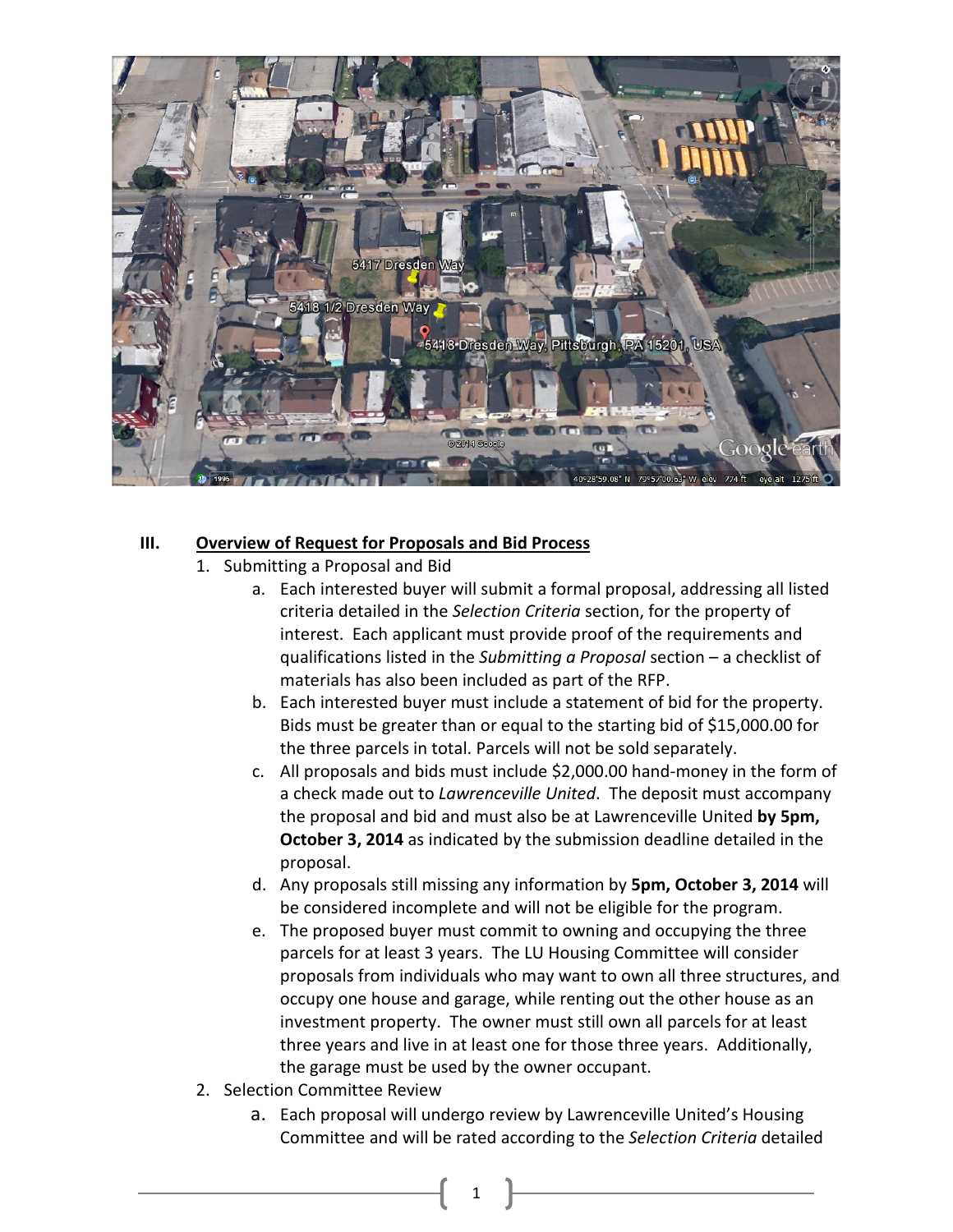within the proposal. The most competitive proposals accompanied by a competitive bid will be considered for approved purchase. LU will notify approved parties by **October 31, 2014** as to whether they have been selected.

- b. All hand-money will be returned by **November 7, 2014** to all unsuccessful bidders.
- 3. Purchase
	- a. Buyer will submit full payment and close on property within 75 days of approval with Lawrenceville United.
	- b. Taxes, liability insurance, site security, property maintenance, and all aspects of owning and renovating the property shall be the full responsibility of the buyer at the time of sale.
	- c. The buyer will agree to begin construction or make substantial progress by a date agreed to by LU and the buyer at the time of closing. The buyer will allow LU to have an option on the property so that if by the agreed upon date, not to exceed 12 months from the day of closing, substantial progress has not been made, LU will be able to repurchase the property from the buyer. The terms and conditions of this option will be agreed to and the option agreement executed simultaneously as the sale of the properties

# **IV. SUBMISSION REQUIREMENTS**

# 1. **Procedures for Submission of Responses to RFP**

The proposed buyer shall submit one original and (7) copies of all documents required as part of the RFP, in addition to \$2,000 hand money and statement of bid. Submissions may be delivered via hand delivery, postal or delivery service. Submissions lacking one or more of the requested documents on **October 3, 2014** may be considered irregular. LU reserves the right to reject any irregular submission and reserves the right to waive any irregularity in submissions.

It is the proposed buyer's sole responsibility to read and interpret this RFP and the written instructions contained herein.

Responses to the RFP shall be submitted to: Lawrenceville United Housing Committee Attn: Lauren Byrne Executive Director Lawrenceville United 4839 Butler Street Pittsburgh, PA 15201 [lauren@lunited.org](mailto:lauren@lunited.org)

Responses, hand-money, and written bid statements are due on or before **5:00 pm on October 3, 2014**. Responses that are not received in the LU offices prior to the time and date specified will be considered late. Late responses will not be considered for award.

# 2. **The Proposed Buyer Shall Provide:**

2  $\parallel$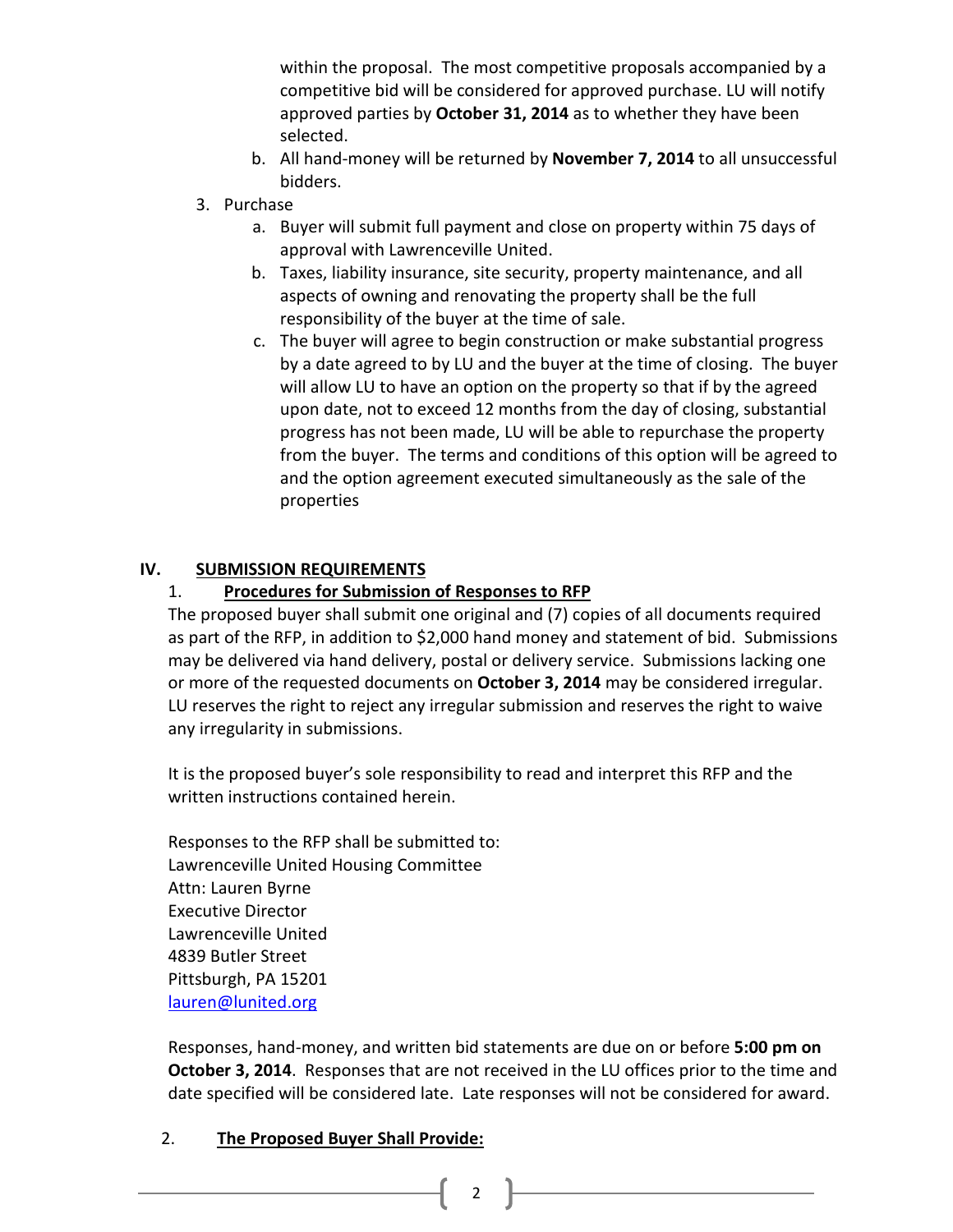- a. Statement of Qualifications
	- Identification and type of legal entity with whom the LU would sell the property, including address, phone number, email address, and a list of any and all properties owned by same identified potential buyer and any properties owned by any legal entity with whom the potential buyer is associated with.
	- Evidence that the potential buyer has the financial capability to carry out the proposed commitments. The potential buyer's financial statements including bank statements, pre-approval loan statements, and purchase rehab pre-approval loan statements serve as proof of financial capability.
	- Potential buyer must provide proof of having a minimum credit score of 590.

*LU shall have the right to verify the accuracy of all information submitted and to make such investigation, as it deems necessary to determine the ability of a prospective buyer to perform the obligations in the response. LU reserves the right to reject any response where the available evidence or information does not satisfy LU that the potential buyer*  is qualified to carry out properly the obligations of the response, is a person or firm of *good reputation or character for strict, complete and faithful performance of business obligations, or if the potential buyer refuses to cooperate with and assist LU in the making of such an investigation.* 

- The potential buyer must include a statement confirming intent of owner-occupancy for at least 3 years if awarded property, and intended use of each parcel.
- The resident is current on all taxes, water and sewage bills on the properties he or she already owns and provides proof, and if renting is current on rent and provides a letter of recommendation from landlord.
- The resident has or will provide proof of purchasing homeowner's insurance.
- Verification of employment and must provide 2 references (professional or personal).
- b. Design and Use Concepts
	- The potential buyer shall include:
		- 1. A brief written description of the proposed project and acquisition and renovation of property and a statement of interest in owning and residing in a home in Lawrenceville. Plan to commit to owneroccupancy of property.
	- The description should include the following information:
		- 1. Description of proposed renovation including detailed timeline of all improvements to be made and plans to acquire any necessary approvals and permits.
		- 2. List of permits and approvals that must be sought to complete renovation.
		- 3. Materials to be utilized in construction
		- 4. Identification of exterior material and finishes
			- $3 \mid$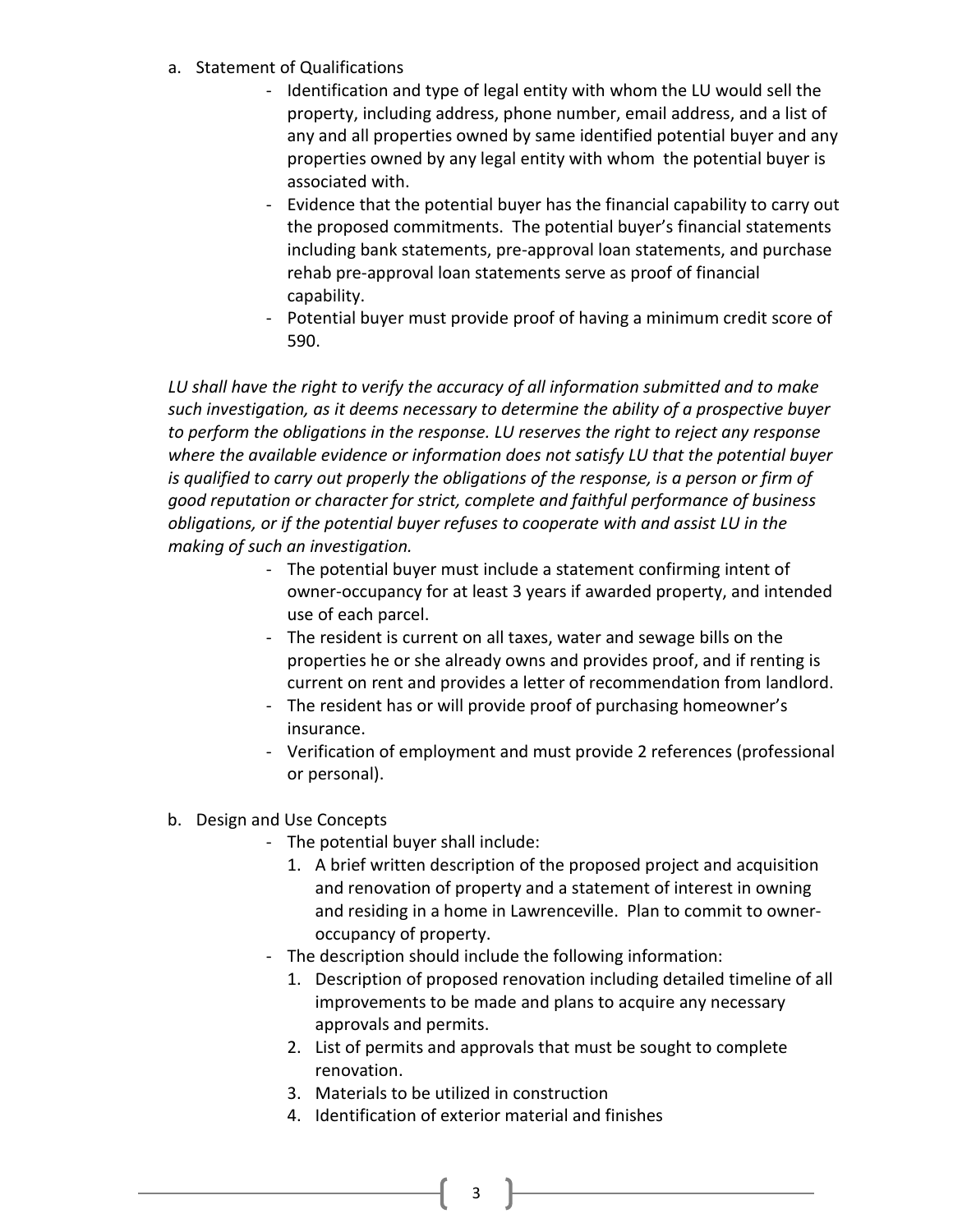- c. Financial Analysis
	- The potential buyer shall include:
		- 1. The potential buyer's firm bid for the acquisition of the property, and the \$2,000 earnest hand-money with bid.
		- 2. Cost estimates for site acquisition, site improvements, renovations, infrastructure improvements, and soft costs.
		- 3. Proposed financing to cover budget of acquisition and renovation
- d. Renovation Schedule
	- The potential buyer shall submit a timeline for all renovation and rehab work indicating dates for major milestones, such as the start of the design of the project, construction bids, and start of construction. Potential Buyer may assume that they will purchase the property from LU within 75 days of being notified that they are the selected buyer.
- e. Earnest Money
	- The \$2,000.00 earnest money (hand money) shall be refunded to any interested buyers that are not selected for purchase. The 2,000.00 earnest money shall be non-refundable in the event approved Buyer, after performing its due diligence, elects to terminate the transaction after signing an option agreement with the Seller. If the transaction is not terminated, the \$2,000.00 earnest money will then be applied toward the purchase price. Should the chosen development team be unable to perform for any reason, the buyer shall forfeit the earnest money and LU shall retain the \$2,000.00 as liquidated damages.

# **V. SELECTION PROCESS AND CRITERIA**

### **Selection Process**

LU's Housing Committee will review each proposal submitted and shall select a buyer. The LU Housing Committee may or may not elect to conduct in person interviews. Final approval of the sale of the property will be authorized by the Lawrenceville United Board of Directors.

### **Selection Criteria**

LU intends to make a subjective decision based upon information in the response to the RFP submitted by the buyer, interviews, investigation of information submitted by buyer, and other pertinent factors. LU believes that owners with intention to personally occupy the homes, as well as, a personal investment and a shared commitment to our mission are equipped to own these properties. The Selection Committee will make a subjective decision based on the standards enumerated below.

- Renovations and repairs that follow, when possible, green/ energy-efficient practices
- Façade improvements compliment the Elm Street Façade Design Guidelines (informational books available upon request).
- Explanation of interest in the project and the community.
- Other external and/or connections to the neighborhood and surrounding community.
	- $4$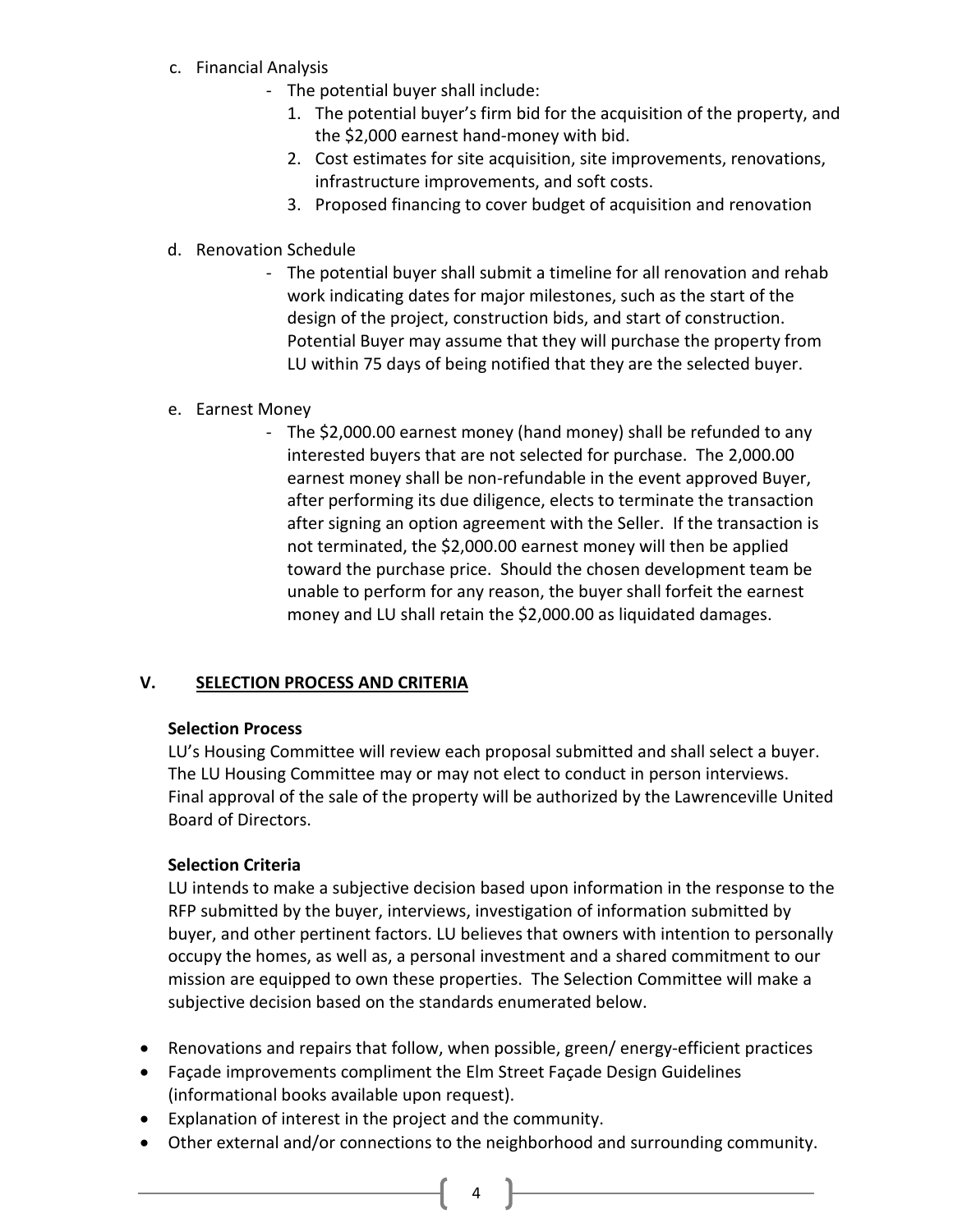- Creative reuse of property is encouraged.
- Proposed bid/ purchase price
- Financial capability to undertake, complete and manage the project
- First-time homebuyer
- Combination of parcels as one owner-occupant home

LUHC will be the sole judge as to which proposal meets the selection criteria. LUHC reserves, at its sole discretion, the right to reject any proposals received, to waive any submission requirements contained within this RFP, or to waive any irregularities in any submitted proposal.

LUHAC is not obligated to accept the highest bid, but will accept that bid which when accompanied by a proposal reflects the higher and most effective reuse of the property.

LU makes no warranty expressed or implied and will sell properties in an "as-is" condition.

# **VI. Miscellaneous**

Buyers are encouraged to confer with LU prior to submitting their response and bid. All proposals, including attachments, supplementary materials, etc. shall become the property of LU and will not be returned.

The Buyer by submitting a response to the RFP, waives all rights to protest or seek any legal remedies whatsoever regarding any aspect of the RFP, the LU's selection of a Buyer with whom it enters into negotiations, the LU's rejection of any or all responses and any subsequent Disposition Agreement that might be entered into as a result of the RFP.

### **LU NON-LIABILITY AND RELATED MATTERS:**

- 1. Inspection of Property: Buyers shall be given an opportunity to inspect the parcel and the title to the parcel, among other things. If the buyer is selected and elects to proceed after exercising its due diligence, it shall acquire or take possession of the parcel in "AS-IS" CONDITION.
- 2. LU Discretion, non-liability, waivers, and hold harmless: Buyer acknowledges submitting information and proposals to LU that LU does not undertake and shall have no liability with respect to the development program, the RFP, and responses thereto nor with respect to any matters related to any submission by a Buyer. By submitting a proposal in response to the RFP, the buyer releases LU from all liability with respect to the redevelopment program of the property, the RFP and all matters related thereto, covenants not to sue LU regarding such matter and agrees to hold LU harmless from any claims made by the Buyer or anyone claiming by through or under the Buyer in connection therewith.

 $5$  |